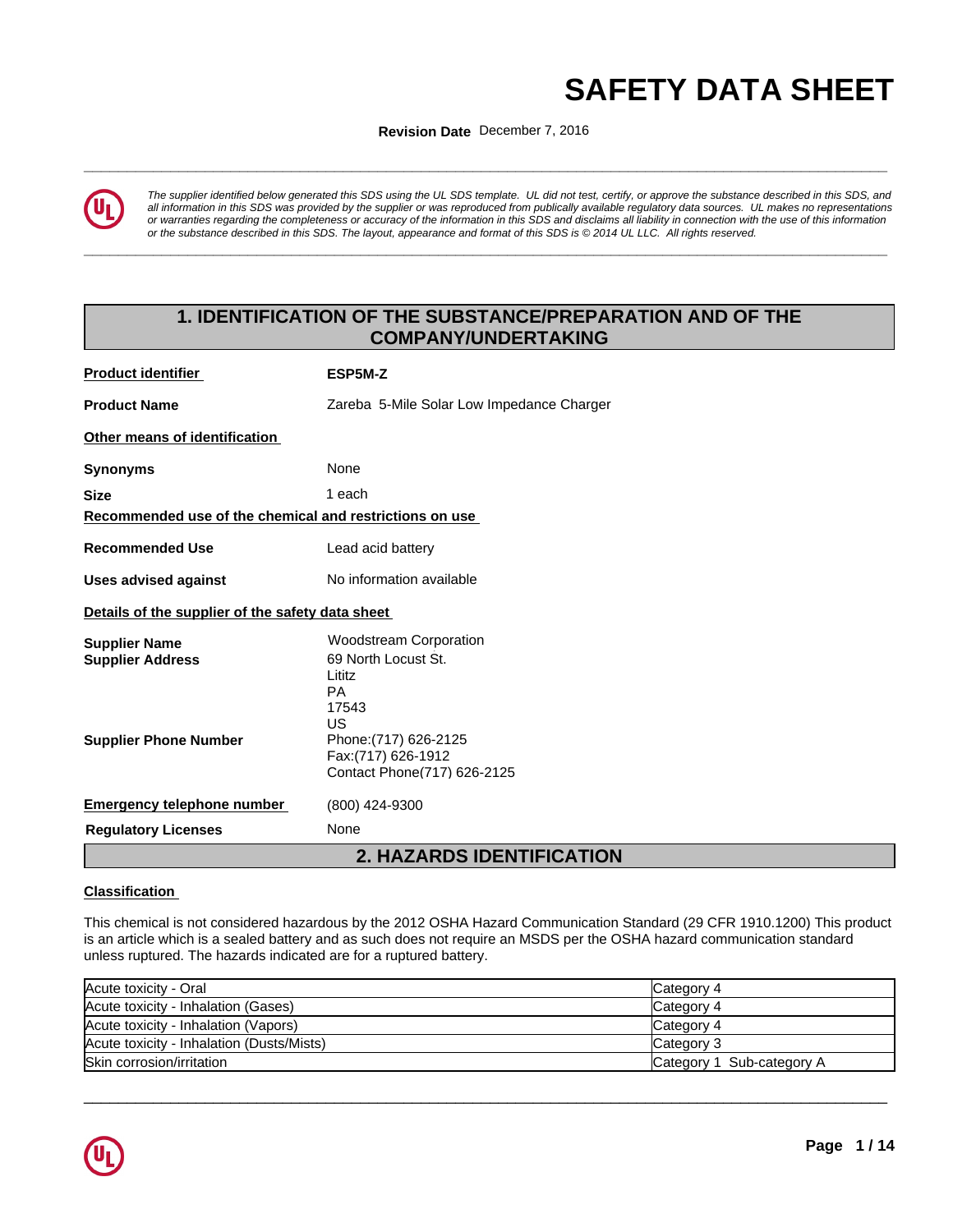| Serious eye damage/eye irritation                  | lCategorv           |
|----------------------------------------------------|---------------------|
| Carcinogenicity                                    | <b>ICategory 1A</b> |
| Reproductive toxicity                              | <b>ICategory 1A</b> |
| Specific target organ toxicity (repeated exposure) | Category 2          |

 $\overline{\phantom{a}}$  ,  $\overline{\phantom{a}}$  ,  $\overline{\phantom{a}}$  ,  $\overline{\phantom{a}}$  ,  $\overline{\phantom{a}}$  ,  $\overline{\phantom{a}}$  ,  $\overline{\phantom{a}}$  ,  $\overline{\phantom{a}}$  ,  $\overline{\phantom{a}}$  ,  $\overline{\phantom{a}}$  ,  $\overline{\phantom{a}}$  ,  $\overline{\phantom{a}}$  ,  $\overline{\phantom{a}}$  ,  $\overline{\phantom{a}}$  ,  $\overline{\phantom{a}}$  ,  $\overline{\phantom{a}}$ 

# **GHS Label elements, including precautionary statements**

|                                          | <b>Emergency Overview</b>                                                                                                                                                                                                                                                                  |                   |
|------------------------------------------|--------------------------------------------------------------------------------------------------------------------------------------------------------------------------------------------------------------------------------------------------------------------------------------------|-------------------|
| Signal word                              | Danger                                                                                                                                                                                                                                                                                     |                   |
| <b>Hazard Statements</b>                 |                                                                                                                                                                                                                                                                                            |                   |
| Harmful if swallowed                     |                                                                                                                                                                                                                                                                                            |                   |
| Toxic if inhaled                         |                                                                                                                                                                                                                                                                                            |                   |
| Causes severe skin burns and eye damage  |                                                                                                                                                                                                                                                                                            |                   |
| May cause cancer                         |                                                                                                                                                                                                                                                                                            |                   |
| May damage fertility or the unborn child |                                                                                                                                                                                                                                                                                            |                   |
|                                          | May cause damage to organs through prolonged or repeated exposure                                                                                                                                                                                                                          |                   |
|                                          | This product is an article which contains a chemical substance. Safety information is given for exposure to the article as sold.<br>Intended use of the product should not result in exposure to the chemical substance This is a battery. In case of rupture: the<br>above hazards exist. |                   |
| <b>Appearance Black</b>                  | <b>Physical State Solid</b>                                                                                                                                                                                                                                                                | <b>Odor Nonel</b> |

# **Precautionary Statements - Prevention**

Obtain special instructions before use Do not handle until all safety precautions have been read and understood Use personal protective equipment as required Wash face, hands and any exposed skin thoroughly after handling Do not eat, drink or smoke when using this product Use only outdoors or in a well-ventilated area Do not breathe dust/fume/gas/mist/vapors/spray

#### **Precautionary Statements - Response**

Specific treatment (see .? on this label) Immediately call a POISON CENTER or doctor/physician Specific treatment (see supplemental first aid instructions on this label)

#### **Eyes**

IF IN EYES: Rinse cautiously with water for several minutes. Remove contact lenses, if present and easy to do. Continue rinsing Immediately call a POISON CENTER or doctor/physician

 $\overline{\phantom{a}}$  ,  $\overline{\phantom{a}}$  ,  $\overline{\phantom{a}}$  ,  $\overline{\phantom{a}}$  ,  $\overline{\phantom{a}}$  ,  $\overline{\phantom{a}}$  ,  $\overline{\phantom{a}}$  ,  $\overline{\phantom{a}}$  ,  $\overline{\phantom{a}}$  ,  $\overline{\phantom{a}}$  ,  $\overline{\phantom{a}}$  ,  $\overline{\phantom{a}}$  ,  $\overline{\phantom{a}}$  ,  $\overline{\phantom{a}}$  ,  $\overline{\phantom{a}}$  ,  $\overline{\phantom{a}}$ 

#### **Skin**

IF ON SKIN (or hair): Remove/Take off immediately all contaminated clothing. Rinse skin with water/shower Wash contaminated clothing before reuse

#### **Inhalation**

IF INHALED: Remove victim to fresh air and keep at rest in a position comfortable for breathing Call a POISON CENTER or doctor/physician if you feel unwell Immediately call a POISON CENTER or doctor/physician

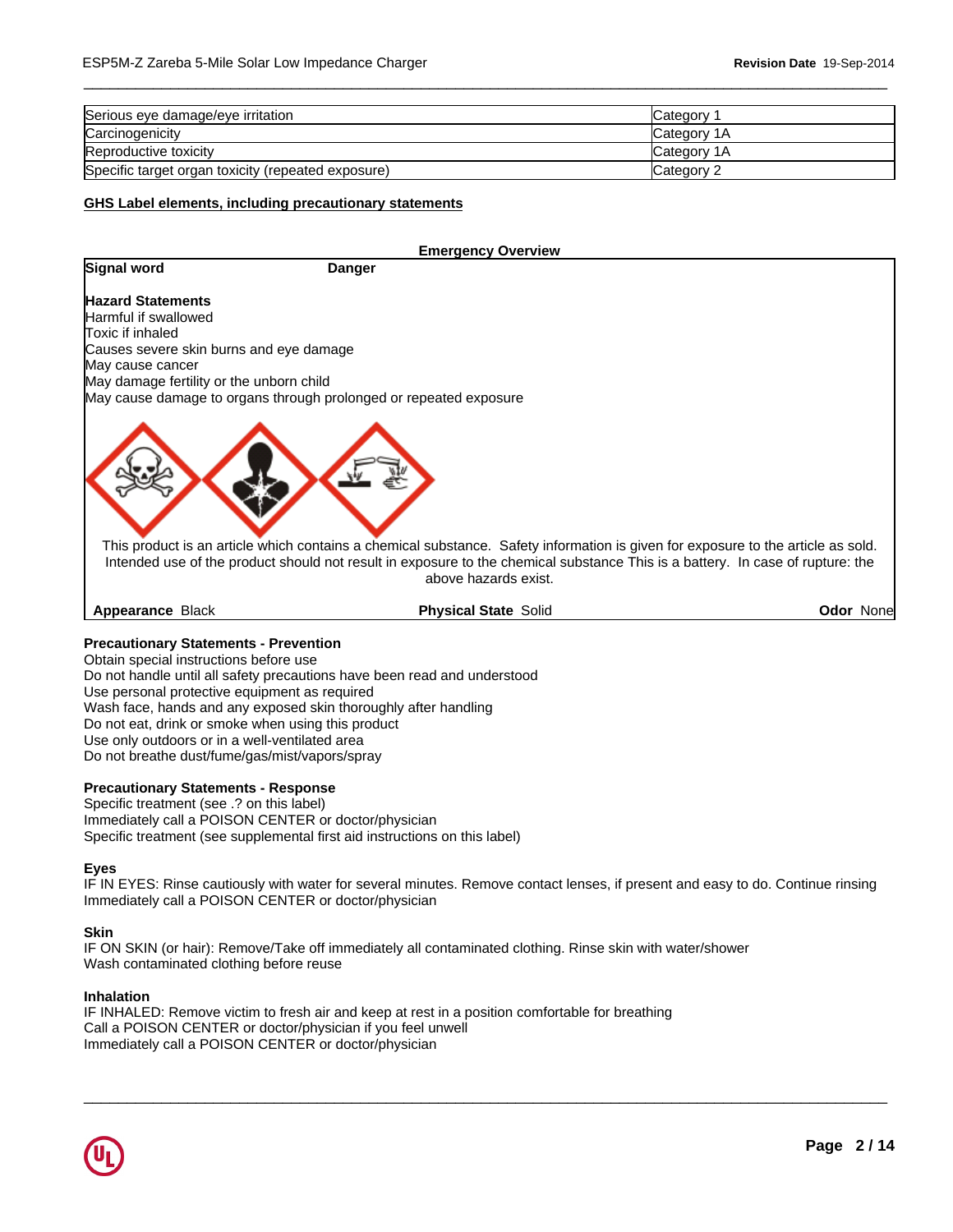# **Ingestion**

IF SWALLOWED: Call a POISON CENTER or doctor/physician if you feel unwell Rinse mouth Do NOT induce vomiting

# **Precautionary Statements - Storage**

Store locked up Store in a well-ventilated place. Keep container tightly closed

# **Precautionary Statements - Disposal**

Dispose of contents/container to an approved waste disposal plant

# **Hazards not otherwise classified (HNOC)**

Not applicable

# **Unknown Toxicity**

5.5% of the mixture consists of ingredient(s) of unknown toxicity

# **Other information**

.

Very toxic to aquatic life with long lasting effects

# **Interactions with Other Chemicals**

Use of alcoholic beverages may enhance toxic effects.

# **3. COMPOSITION/INFORMATION ON INGREDIENTS**

| <b>Chemical Name</b> | <b>CAS No</b> | Weight-%      | <b>Trade Secret</b> |
|----------------------|---------------|---------------|---------------------|
| lLead                | 7439-92-1     | 100<br>60     |                     |
| Sulfuric acid        | 7664-93-9     | $10 -$<br>-30 |                     |

\*The exact percentage (concentration) of composition has been withheld as a trade secret

# **4. FIRST AID MEASURES**

# **First aid measures**

| <b>General Advice</b> | First aid is upon rupture of sealed battery.                                                                                                                                                                                                                               |
|-----------------------|----------------------------------------------------------------------------------------------------------------------------------------------------------------------------------------------------------------------------------------------------------------------------|
| <b>Eye Contact</b>    | Rinse immediately with plenty of water, also under the eyelids, for at least 15<br>minutes. Keep eye wide open while rinsing. Do not rub affected area. Seek<br>immediate medical attention/advice. Remove contact lenses, if present and easy<br>to do. Continue rinsing. |
| <b>Skin Contact</b>   | Immediate medical attention is required. Wash off immediately with soap and<br>plenty of water while removing all contaminated clothes and shoes.                                                                                                                          |

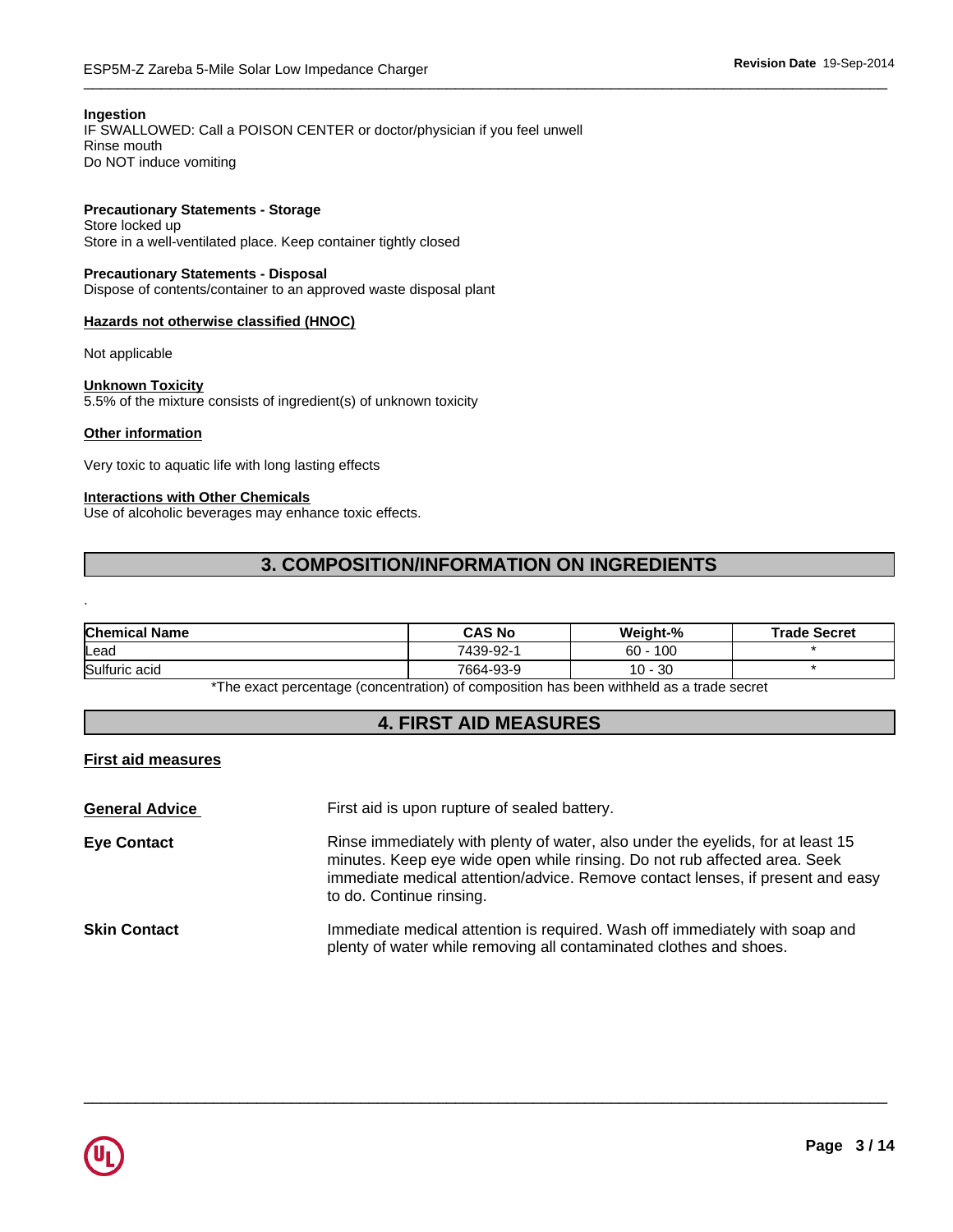| <b>Inhalation</b>                                           | Remove to fresh air. If symptoms persist, call a physician. If breathing has<br>stopped, give artificial respiration. Get medical attention immediately. If not<br>breathing, give artificial respiration. Avoid direct contact with skin. Use barrier to<br>give mouth-to-mouth resuscitation. If breathing is difficult, (trained personnel<br>should) give oxygen. Delayed pulmonary edema may occur. Get medical attention<br>immediately if symptoms occur. Do not breathe dust. Do not use mouth-to-mouth<br>method if victim ingested or inhaled the substance; give artificial respiration with<br>the aid of a pocket mask equipped with a one-way valve or other proper<br>respiratory medical device. |
|-------------------------------------------------------------|------------------------------------------------------------------------------------------------------------------------------------------------------------------------------------------------------------------------------------------------------------------------------------------------------------------------------------------------------------------------------------------------------------------------------------------------------------------------------------------------------------------------------------------------------------------------------------------------------------------------------------------------------------------------------------------------------------------|
| Ingestion                                                   | Do NOT induce vomiting. Rinse mouth immediately and drink plenty of water.<br>Never give anything by mouth to an unconscious person. Call a physician or<br>poison control center immediately.                                                                                                                                                                                                                                                                                                                                                                                                                                                                                                                   |
| Self-protection of the first aider                          | Ensure that medical personnel are aware of the material(s) involved, take<br>precautions to protect themselves and prevent spread of contamination. Avoid<br>contact with skin, eyes or clothing. Use personal protective equipment as required.<br>Wear personal protective clothing (see section 8). Do not breathe dust. Do not use<br>mouth-to-mouth method if victim ingested or inhaled the substance; give artificial<br>respiration with the aid of a pocket mask equipped with a one-way valve or other<br>proper respiratory medical device.                                                                                                                                                           |
| Most important symptoms and effects, both acute and delayed |                                                                                                                                                                                                                                                                                                                                                                                                                                                                                                                                                                                                                                                                                                                  |
|                                                             | Most Important Symptoms and Burning sensation. Coughing and/ or wheezing. Difficulty in breathing. Lead                                                                                                                                                                                                                                                                                                                                                                                                                                                                                                                                                                                                          |

 $\overline{\phantom{a}}$  ,  $\overline{\phantom{a}}$  ,  $\overline{\phantom{a}}$  ,  $\overline{\phantom{a}}$  ,  $\overline{\phantom{a}}$  ,  $\overline{\phantom{a}}$  ,  $\overline{\phantom{a}}$  ,  $\overline{\phantom{a}}$  ,  $\overline{\phantom{a}}$  ,  $\overline{\phantom{a}}$  ,  $\overline{\phantom{a}}$  ,  $\overline{\phantom{a}}$  ,  $\overline{\phantom{a}}$  ,  $\overline{\phantom{a}}$  ,  $\overline{\phantom{a}}$  ,  $\overline{\phantom{a}}$ 

**Effects** poisoning is characterized by a metallic taste in the mouth, loss of appetite indigestion, nausea, vomiting, constipation, sleep disturbances and overall weakness. Severe exposures can lead to shock, circulatory collapse, and death.

# **Indication of any immediate medical attention and special treatment needed**

**Notes to Physician** Treat symptomatically. Product is a corrosive material. Use of gastric lavage or emesis is contraindicated. Possible perforation of stomach or esophagus should be investigated. Do not give chemical antidotes. Asphyxia from glottal edema may occur. Marked decrease in blood pressure may occur with moist rales, frothy sputum, and high pulse pressure.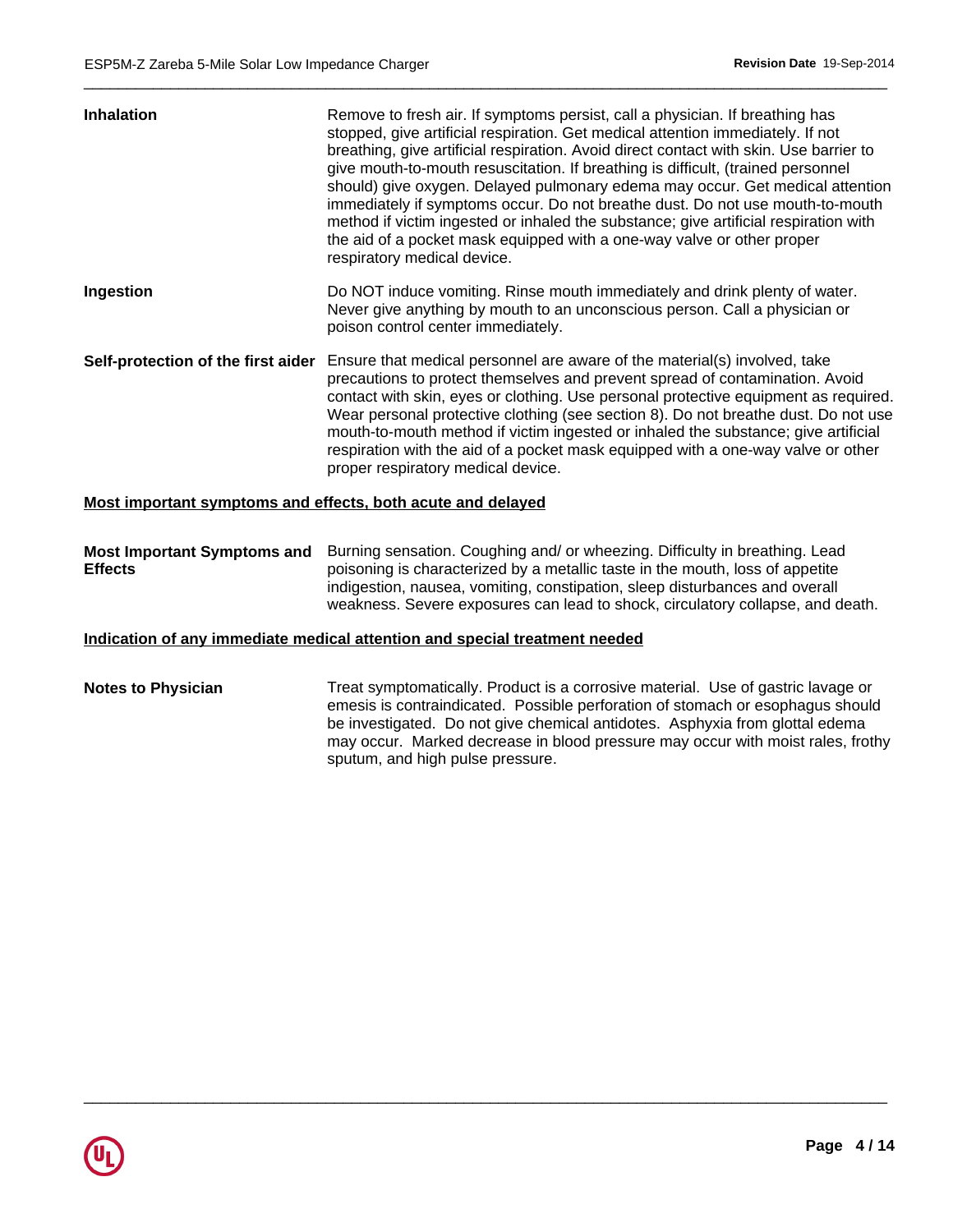# **5. FIRE-FIGHTING MEASURES**

# **Suitable Extinguishing Media**

Use extinguishing measures that are appropriate to local circumstances and the surrounding environment.

#### **Unsuitable Extinguishing Media**

CAUTION: Use of water spray when fighting fire may be inefficient.

#### **Specific Hazards Arising from the Chemical**

The product causes burns of eyes, skin and mucous membranes. Thermal decomposition can lead to release of irritating gases and vapors.

**Uniform Fire Code** Corrosive: Acid-Liquid

**Hazardous Combustion Products** Carbon oxides.

**Explosion Data Sensitivity to Mechanical Impact** No.

#### **Sensitivity to Static Discharge No.**

# **Protective equipment and precautions for firefighters**

As in any fire, wear self-contained breathing apparatus pressure-demand, MSHA/NIOSH (approved or equivalent) and full protective gear.

# **6. ACCIDENTAL RELEASE MEASURES**

#### **Personal precautions, protective equipment and emergency procedures**

| <b>Personal Precautions</b>                          | Attention! Corrosive material. Avoid contact with skin, eyes or clothing. Ensure adequate<br>ventilation. Use personal protective equipment as required. Evacuate personnel to safe<br>areas. Keep people away from and upwind of spill/leak.    |
|------------------------------------------------------|--------------------------------------------------------------------------------------------------------------------------------------------------------------------------------------------------------------------------------------------------|
| <b>Other Information</b>                             | Refer to protective measures listed in Sections 7 and 8.                                                                                                                                                                                         |
| <b>Environmental Precautions</b>                     |                                                                                                                                                                                                                                                  |
| <b>Environmental Precautions</b>                     | Refer to protective measures listed in Sections 7 and 8. Prevent further leakage or spillage<br>if safe to do so. Should not be released into the environment. Do not allow to enter into<br>soil/subsoil. Prevent product from entering drains. |
| Methods and material for containment and cleaning up |                                                                                                                                                                                                                                                  |
| <b>Methods for Containment</b>                       | Prevent further leakage or spillage if safe to do so.                                                                                                                                                                                            |

 $\overline{\phantom{a}}$  ,  $\overline{\phantom{a}}$  ,  $\overline{\phantom{a}}$  ,  $\overline{\phantom{a}}$  ,  $\overline{\phantom{a}}$  ,  $\overline{\phantom{a}}$  ,  $\overline{\phantom{a}}$  ,  $\overline{\phantom{a}}$  ,  $\overline{\phantom{a}}$  ,  $\overline{\phantom{a}}$  ,  $\overline{\phantom{a}}$  ,  $\overline{\phantom{a}}$  ,  $\overline{\phantom{a}}$  ,  $\overline{\phantom{a}}$  ,  $\overline{\phantom{a}}$  ,  $\overline{\phantom{a}}$ 

**Methods for cleaning up** Pick up and transfer to properly labeled containers.

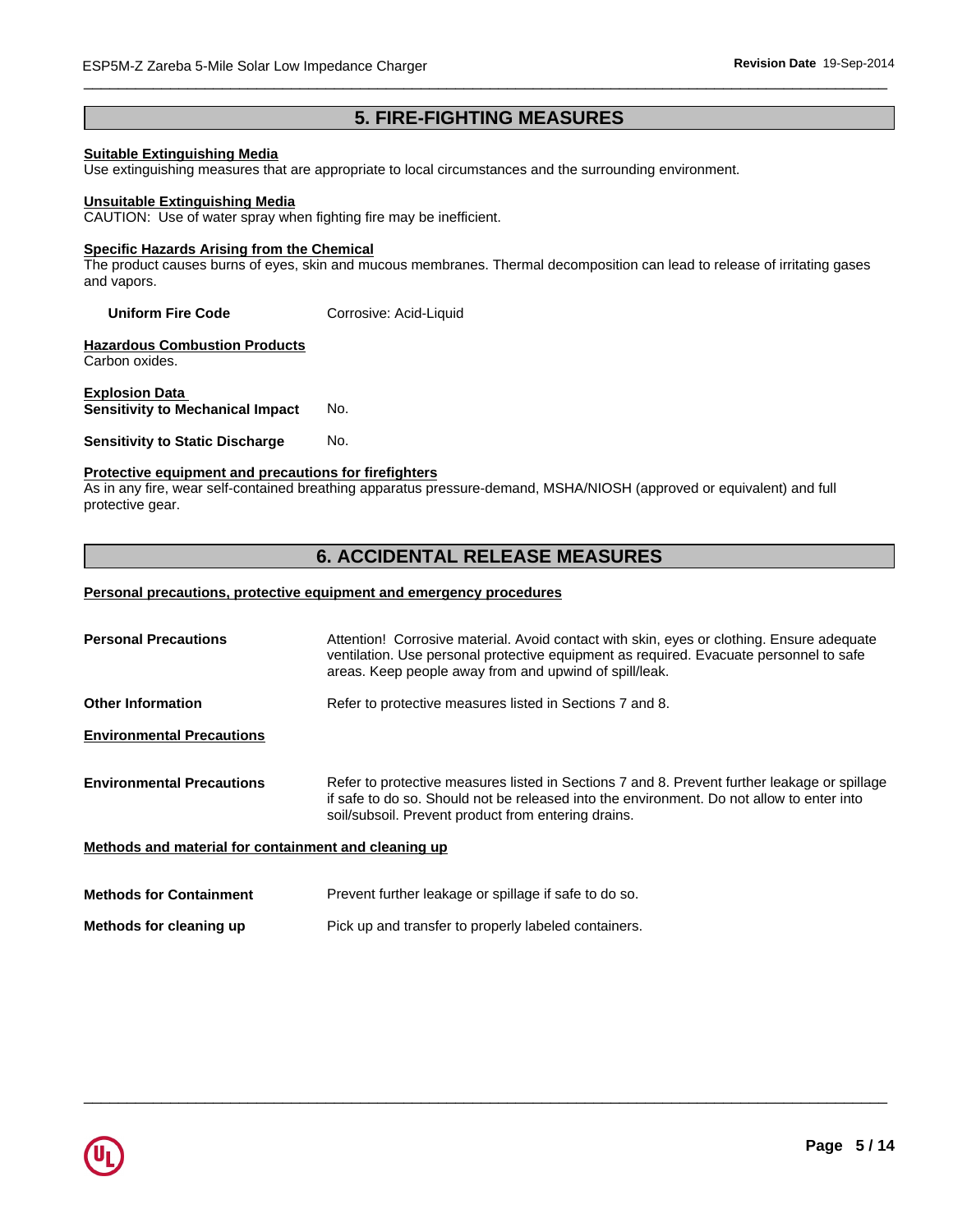# **7. HANDLING AND STORAGE**

# **Precautions for safe handling**

Handling **In case of rupture: Handle in accordance with good industrial hygiene and safety practice.** Avoid contact with skin, eyes or clothing. In case of insufficient ventilation, wear suitable respiratory equipment. Use only with adequate ventilation and in closed systems. Do not eat, drink or smoke when using this product. Take off contaminated clothing and wash before reuse. Do not breathe dust. Avoid generation of dust.

#### **Conditions for safe storage, including any incompatibilities**

**Storage Storage Keep containers tightly closed in a dry, cool and well-ventilated place. Protect from** moisture. Store locked up. Keep out of the reach of children. Store away from other materials.

**Incompatible Products Acids. Bases. Oxidizing agent.** 

# **8. EXPOSURE CONTROLS/PERSONAL PROTECTION**

# **Control parameters**

# **Exposure Guidelines**

| <b>Chemical Name</b> | <b>ACGIH TLV</b>                                                                               | <b>OSHA PEL</b>                               | <b>NIOSH IDLH</b>            |
|----------------------|------------------------------------------------------------------------------------------------|-----------------------------------------------|------------------------------|
| Lead                 | TWA: $0.05$ mg/m <sup>3</sup><br>TWA: 50 $\mu$ g/m <sup>3</sup> TWA: 50 $\mu$ g/m <sup>3</sup> |                                               | IDLH: $100 \text{ mg/m}^3$   |
| 7439-92-1            |                                                                                                |                                               | TWA: 0.050 mg/m <sup>3</sup> |
|                      |                                                                                                | Action Level: 30 μg/m <sup>3</sup><br>Poison, |                              |
|                      |                                                                                                | See 29 CFR 1910.1025 Action                   |                              |
|                      |                                                                                                | Level: 30 µg/m <sup>3</sup> Pb Poison, See    |                              |
|                      |                                                                                                | 29 CFR 1910.1025                              |                              |
| Sulfuric acid        | $ TWA: 0.2 mg/m3$ thoracic fraction                                                            | TWA: 1 mg/m <sup>3</sup>                      | IDLH: $15 \text{ mg/m}^3$    |
| 7664-93-9            |                                                                                                | (vacated) TWA: $1 \text{ mg/m}^3$             | TWA: 1 $mq/m3$               |
|                      |                                                                                                |                                               |                              |

*ACGIH TLV: American Conference of Governmental Industrial Hygienists - Threshold Limit Value OSHA PEL: Occupational Safety and Health Administration - Permissible Exposure Limits NIOSH IDLH Immediately Dangerous to Life or Health*

**Other Exposure Guidelines** Vacated limits revoked by the Court of Appeals decision in AFL-CIO v. OSHA, 965 F.2d 962 (11th Cir., 1992) See section 15 for national exposure control parameters

# **Appropriate engineering controls**

**Engineering Measures** Showers Eyewash stations Ventilation systems

**Individual protection measures, such as personal protective equipment**

| <b>Eye/Face Protection</b>      | Face protection shield.                                                                                                                                                     |
|---------------------------------|-----------------------------------------------------------------------------------------------------------------------------------------------------------------------------|
| <b>Skin and Body Protection</b> | Wear protective gloves and protective clothing. Long sleeved clothing. Chemical resistant<br>apron. Impervious gloves.                                                      |
| <b>Respiratory Protection</b>   | No protective equipment is needed under normal use conditions. If exposure limits are<br>exceeded or irritation is experienced, ventilation and evacuation may be required. |

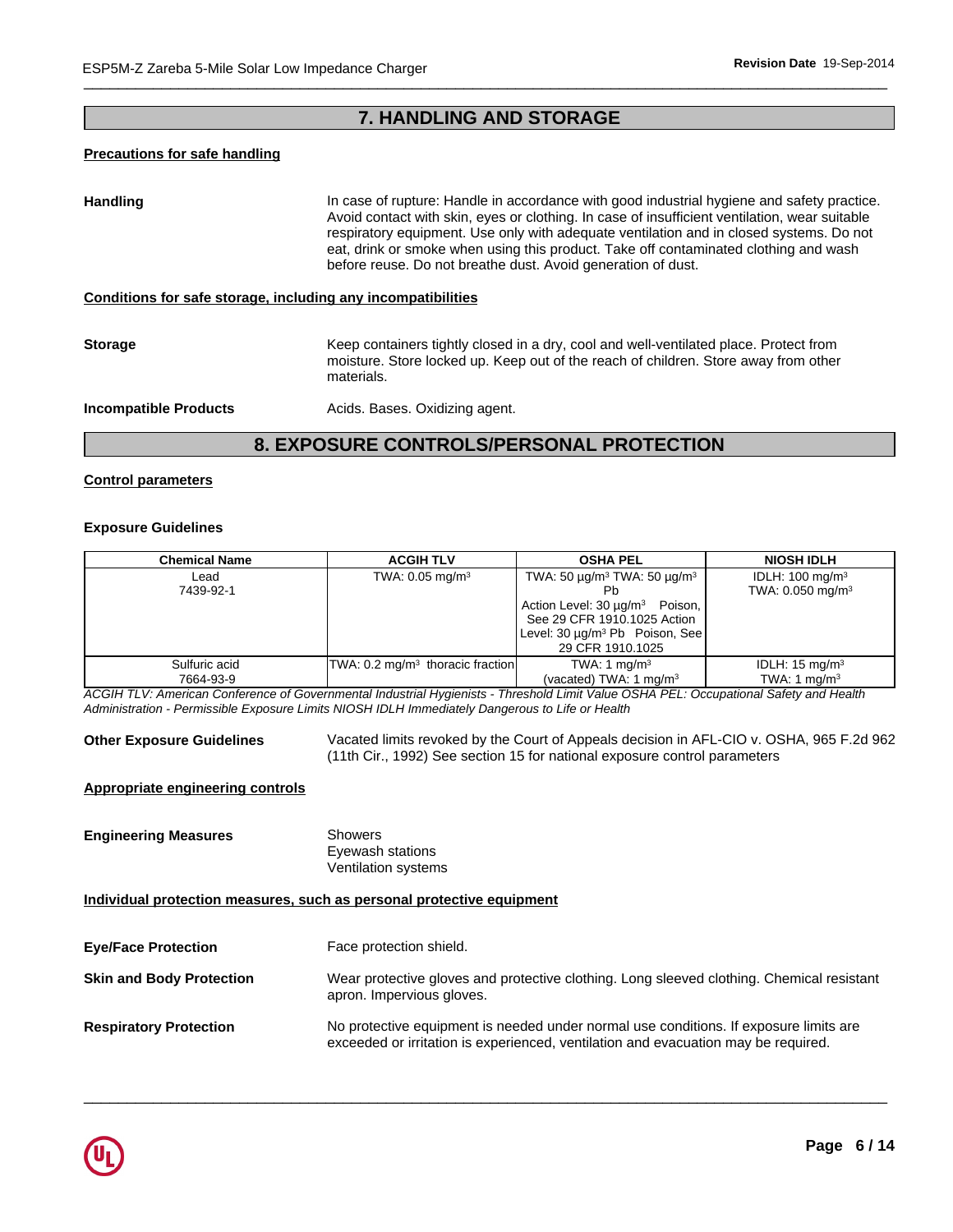**Hygiene Measures** Handle in accordance with good industrial hygiene and safety practice. Do not eat, drink or smoke when using this product. Take off contaminated clothing and wash before reuse. Avoid contact with skin, eyes or clothing. Wear suitable gloves and eye/face protection. Contaminated work clothing should not be allowed out of the workplace. Regular cleaning of equipment, work area and clothing is recommended. Wash hands before breaks and immediately after handling the product. For environmental protection, remove and wash all contaminated protective equipment before re-use. Do not breathe dust.

# **9. PHYSICAL AND CHEMICAL PROPERTIES**

# **Physical and Chemical Properties**

**Particle Size Distribution**

| <b>Physical State</b>                                   | Solid                    |                        |                          |
|---------------------------------------------------------|--------------------------|------------------------|--------------------------|
| Appearance                                              | <b>Black</b>             | Odor                   | None                     |
| Color                                                   | No information available | <b>Odor Threshold</b>  | No information available |
| <b>Property</b>                                         | Values                   | <b>Remarks/ Method</b> |                          |
| рH                                                      | No data available        | None known             |                          |
| Melting / freezing point                                | No data available        | None known             |                          |
| Boiling point / boiling range                           | No data available        | None known             |                          |
| <b>Flash Point</b>                                      | No data available        | None known             |                          |
| <b>Evaporation Rate</b>                                 | No data available        | None known             |                          |
| Flammability (solid, gas)                               | No data available        | None known             |                          |
| <b>Flammability Limit in Air</b>                        |                          |                        |                          |
| <b>Upper flammability limit</b>                         | No data available        |                        |                          |
| Lower flammability limit                                | No data available        |                        |                          |
| Vapor pressure                                          | No data available        | None known             |                          |
| <b>Vapor density</b>                                    | No data available        | None known             |                          |
| <b>Specific Gravity</b>                                 | No data available        | None known             |                          |
| <b>Water Solubility</b>                                 | Immiscible in water      | None known             |                          |
| Solubility in other solvents                            | No data available        | None known             |                          |
| Partition coefficient: n-octanol/waterNo data available |                          | None known             |                          |
| <b>Autoignition temperature</b>                         | No data available        | None known             |                          |
| <b>Decomposition temperature</b>                        | No data available        | None known             |                          |
| <b>Kinematic viscosity</b>                              | No data available        | None known             |                          |
| <b>Dynamic viscosity</b>                                | No data available        | None known             |                          |
| <b>Explosive properties</b>                             | No data available        |                        |                          |
| <b>Oxidizing Properties</b>                             | No data available        |                        |                          |
| <b>Other Information</b>                                |                          |                        |                          |
| <b>Softening Point</b>                                  | No data available        |                        |                          |
| <b>VOC Content (%)</b>                                  | No data available        |                        |                          |
| <b>Particle Size</b>                                    | No data available        |                        |                          |

#### **Remarks/ Method**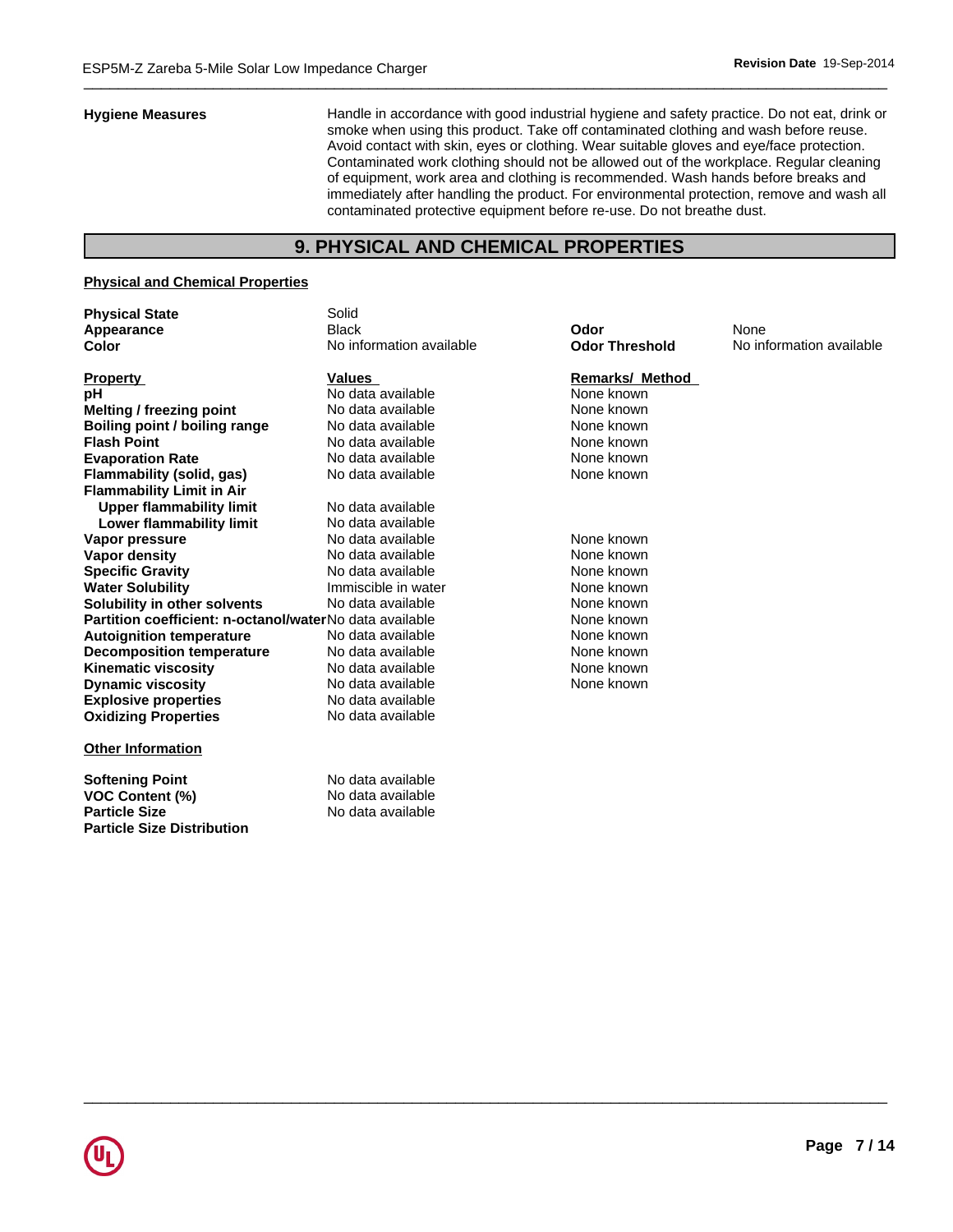# **10. STABILITY AND REACTIVITY**

 $\overline{\phantom{a}}$  ,  $\overline{\phantom{a}}$  ,  $\overline{\phantom{a}}$  ,  $\overline{\phantom{a}}$  ,  $\overline{\phantom{a}}$  ,  $\overline{\phantom{a}}$  ,  $\overline{\phantom{a}}$  ,  $\overline{\phantom{a}}$  ,  $\overline{\phantom{a}}$  ,  $\overline{\phantom{a}}$  ,  $\overline{\phantom{a}}$  ,  $\overline{\phantom{a}}$  ,  $\overline{\phantom{a}}$  ,  $\overline{\phantom{a}}$  ,  $\overline{\phantom{a}}$  ,  $\overline{\phantom{a}}$ 

# **Reactivity**

No data available.

# **Chemical stability**

Stable under recommended storage conditions.

# **Possibility of Hazardous Reactions**

None under normal processing.

# **Hazardous Polymerization**

Hazardous polymerization does not occur.

# **Conditions to avoid**

Exposure to air or moisture over prolonged periods. Excessive heat.

# **Incompatible materials**

Acids. Bases. Oxidizing agent.

# **Hazardous Decomposition Products**

Carbon oxides.

# **11. TOXICOLOGICAL INFORMATION**

# **Information on likely routes of exposure**

| Product does not present an acute toxicity hazard based on known or supplied information.<br>In case of rupture:.                                                                                                                                                                                                                                                                                                                                                                                                                                                                                                                                                                                               |
|-----------------------------------------------------------------------------------------------------------------------------------------------------------------------------------------------------------------------------------------------------------------------------------------------------------------------------------------------------------------------------------------------------------------------------------------------------------------------------------------------------------------------------------------------------------------------------------------------------------------------------------------------------------------------------------------------------------------|
| Specific test data for the substance or mixture is not available. Corrosive by inhalation.<br>(based on components). Inhalation of corrosive fumes/gases may cause coughing, choking,<br>headache, dizziness, and weakness for several hours. Pulmonary edema may occur with<br>tightness in the chest, shortness of breath, bluish skin, decreased blood pressure, and<br>increased heart rate. Inhaled corrosive substances can lead to a toxic edema of the lungs.<br>Pulmonary edema can be fatal. May cause irritation of respiratory tract. Toxic by inhalation.                                                                                                                                          |
| Specific test data for the substance or mixture is not available. Causes burns. (based on<br>components). Corrosive to the eyes and may cause severe damage including blindness.<br>Causes serious eye damage. May cause irreversible damage to eyes.                                                                                                                                                                                                                                                                                                                                                                                                                                                           |
| Specific test data for the substance or mixture is not available. Corrosive. (based on<br>components). Causes burns.                                                                                                                                                                                                                                                                                                                                                                                                                                                                                                                                                                                            |
| Specific test data for the substance or mixture is not available. Causes burns. (based on<br>components). Ingestion causes burns of the upper digestive and respiratory tracts. May<br>cause severe burning pain in the mouth and stomach with vomiting and diarrhea of dark<br>blood. Blood pressure may decrease. Brownish or yellowish stains may be seen around the<br>mouth. Swelling of the throat may cause shortness of breath and choking. May cause lung<br>damage if swallowed. May be fatal if swallowed and enters airways. Ingestion may cause<br>irritation to mucous membranes. Ingestion may cause gastrointestinal irritation, nausea,<br>vomiting and diarrhea. May be harmful if swallowed. |
|                                                                                                                                                                                                                                                                                                                                                                                                                                                                                                                                                                                                                                                                                                                 |

#### **Component Information**

|--|

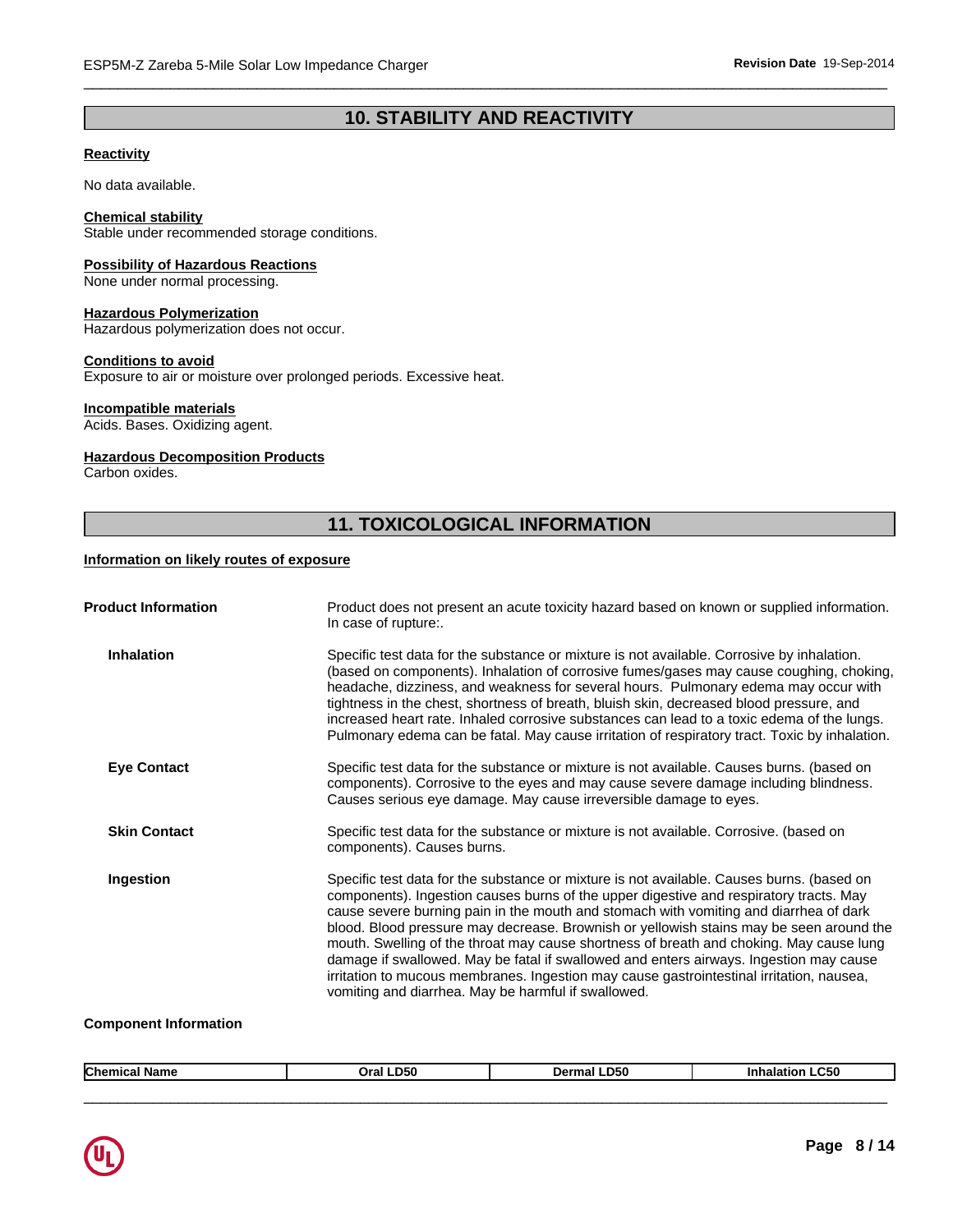| Sulfuric acid | Rat<br>$= 2140$ ma/ka<br>. | $Rat$ ) 2 $\vdash$<br>$= 510 \; \text{ma/m}^3$<br>⊦ z n |
|---------------|----------------------------|---------------------------------------------------------|
| 7664-93-9     |                            |                                                         |

 $\overline{\phantom{a}}$  ,  $\overline{\phantom{a}}$  ,  $\overline{\phantom{a}}$  ,  $\overline{\phantom{a}}$  ,  $\overline{\phantom{a}}$  ,  $\overline{\phantom{a}}$  ,  $\overline{\phantom{a}}$  ,  $\overline{\phantom{a}}$  ,  $\overline{\phantom{a}}$  ,  $\overline{\phantom{a}}$  ,  $\overline{\phantom{a}}$  ,  $\overline{\phantom{a}}$  ,  $\overline{\phantom{a}}$  ,  $\overline{\phantom{a}}$  ,  $\overline{\phantom{a}}$  ,  $\overline{\phantom{a}}$ 

#### **Information on toxicological effects**

| <b>Symptoms</b> | Erythema (skin redness). Burning. May cause blindness. Coughing and/ or wheezing.<br>Difficulty in breathing. |
|-----------------|---------------------------------------------------------------------------------------------------------------|
|-----------------|---------------------------------------------------------------------------------------------------------------|

# **Delayed and immediate effects as well as chronic effects from short and long-term exposure**

| Sensitization            | No information available. |
|--------------------------|---------------------------|
| <b>Mutagenic Effects</b> | No information available. |
|                          |                           |

**Carcinogenicity** The table below indicates whether each agency has listed any ingredient as a carcinogen.

| <b>Chemical Name</b> | <b>ACGIH</b>                                                      | <b>IARC</b> | <b>NTP</b>             | <b>OSHA</b> |
|----------------------|-------------------------------------------------------------------|-------------|------------------------|-------------|
| <b>L</b> ead         | А3                                                                | Group 2A    | Reasonably Anticipated |             |
| 7439-92-1            |                                                                   |             |                        |             |
| Sulfuric acid        |                                                                   | Group 1     | Known                  |             |
| 7664-93-9            |                                                                   |             |                        |             |
|                      | ACGIH (American Conference of Governmental Industrial Hygienists) |             |                        |             |

*A2 - Suspected Human Carcinogen A3 - Animal Carcinogen IARC (International Agency for Research on Cancer) Group 1 - Carcinogenic to Humans Group 2A - Probably Carcinogenic to Humans Group 3 - Not Classifiable as to Carcinogenicity in Humans NTP (National Toxicology Program) Known - Known Carcinogen Reasonably Anticipated - Reasonably Anticipated to be a Human Carcinogen OSHA (Occupational Safety and Health Administration of the US Department of Labor) X - Present*

**Reproductive Toxicity** Product is or contains a chemical which is a known or suspected reproductive hazard. Contains a known or suspected reproductive toxin.

| <b>Developmental Toxicity</b> | Contains ingredients that have suspected developmental hazards. |
|-------------------------------|-----------------------------------------------------------------|
| <b>STOT - single exposure</b> | No information available.                                       |
|                               |                                                                 |

**STOT - repeated exposure** Causes damage to organs through prolonged or repeated exposure. Based on classification criteria from the 2012 OSHA Hazard Communication Standard (29 CFR 1910.1200), this product has been determined to cause systemic target organ toxicity from chronic or repeated exposure. (STOT RE).

**Chronic Toxicity** Chronic exposure to corrosive fumes/gases may cause erosion of the teeth followed by jaw necrosis. Bronchial irritation with chronic cough and frequent attacks of pneumonia are common. Gastrointestinal disturbances may also be seen. Effects from this product caused by acute exposure may cause permanent damage to target organs and/or may cause chronic conditions. Contains a known or suspected carcinogen. Contains a known or suspected reproductive toxin. Possible risk of irreversible effects. Avoid repeated exposure. Prolonged exposure may cause chronic effects. May cause adverse effects on the bone marrow and blood-forming system. Lead compounds may be absorbed by ingestion, by inhalation and through the skin. Lead may damage kidney function, the blood forming system and the reproductive system.

# **Target Organ Effects** Respiratory system. Eyes. Skin. Gastrointestinal tract (GI). Systemic Toxicity. Reproductive System. Blood. Central Nervous System (CNS). Gingival Tissue. Kidney. Teeth. Cardiovascular system. Hematopoietic system. Immune system. May damage the unborn child.

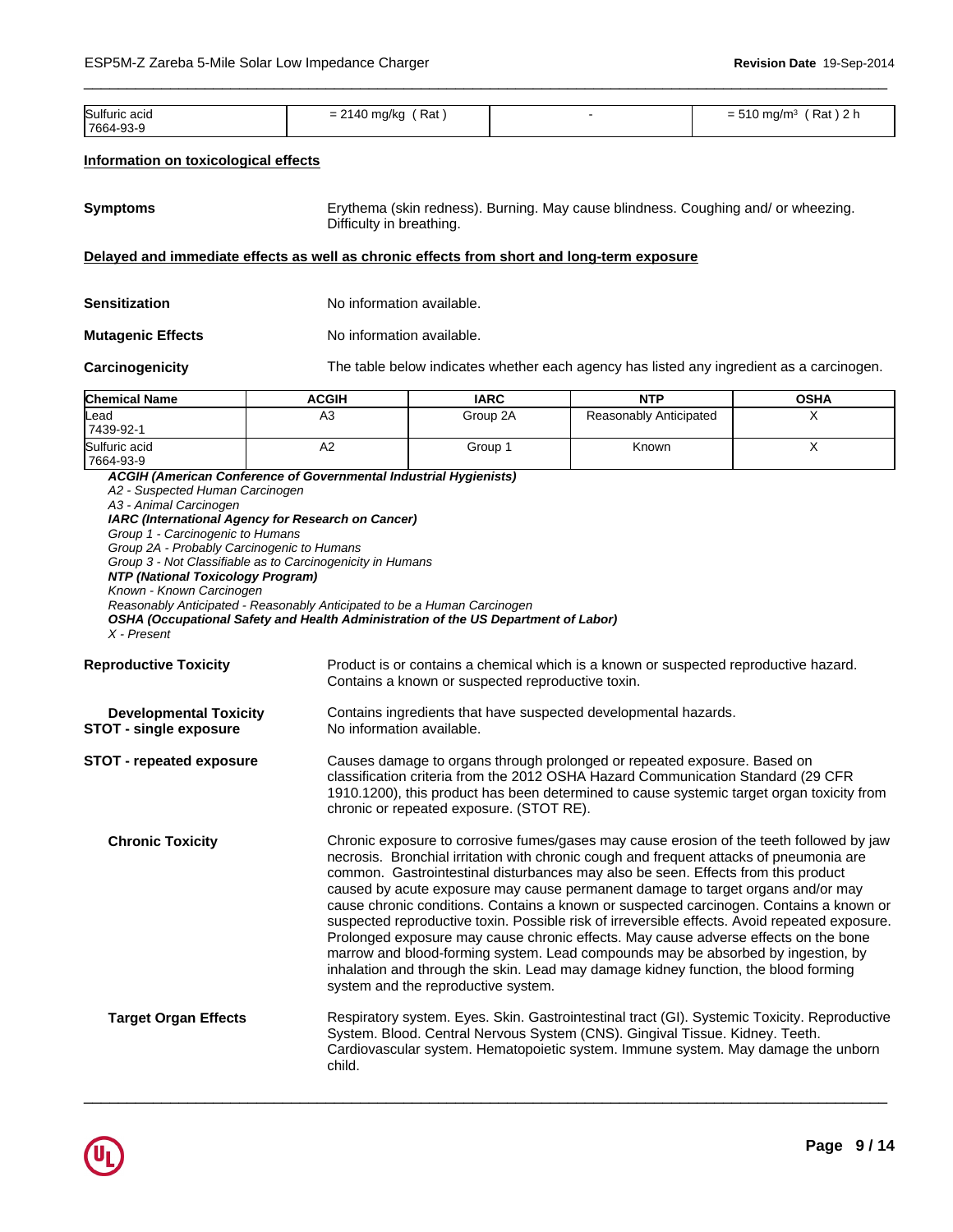**Aspiration Hazard** No information available.

# **Numerical measures of toxicity Product Information**

#### **The following values are calculated based on chapter 3.1 of the GHS document**

**ATEmix (oral)** 628.00 mg/kg **ATEmix (inhalation-gas)** 6,000.00 ppm (4 hr) **ATEmix (inhalation-dust/mist)** 0.78 mg/l **ATEmix (inhalation-vapor)** 15.00 ATEmix

# **12. ECOLOGICAL INFORMATION**

This product contains a chemical which is listed as a severe marine pollutant according to DOT

#### **Ecotoxicity**

Very toxic to aquatic life with long lasting effects.

| <b>Chemical Name</b>       | <b>Toxicity to Algae</b> | <b>Toxicity to Fish</b>                                                                                                                                      | <b>Toxicity to</b><br><b>Microorganisms</b> | Daphnia Magna (Water<br>Flea) |
|----------------------------|--------------------------|--------------------------------------------------------------------------------------------------------------------------------------------------------------|---------------------------------------------|-------------------------------|
| Lead<br>7439-92-1          |                          | 96h LC50: = $0.44 \text{ mg/L}$<br>(Cyprinus carpio) 96h LC50:<br>$= 1.17$ mg/L (Oncorhynchus<br>mykiss) 96h LC50: $= 1.32$<br>mg/L (Oncorhynchus<br>mvkiss) |                                             | 48h EC50: $= 600 \mu q/L$     |
| Sulfuric acid<br>7664-93-9 |                          | 96h LC50: $>$ 500 mg/L<br>(Brachydanio rerio)                                                                                                                |                                             | 24h EC50: $= 29$ mg/L         |

 $\overline{\phantom{a}}$  ,  $\overline{\phantom{a}}$  ,  $\overline{\phantom{a}}$  ,  $\overline{\phantom{a}}$  ,  $\overline{\phantom{a}}$  ,  $\overline{\phantom{a}}$  ,  $\overline{\phantom{a}}$  ,  $\overline{\phantom{a}}$  ,  $\overline{\phantom{a}}$  ,  $\overline{\phantom{a}}$  ,  $\overline{\phantom{a}}$  ,  $\overline{\phantom{a}}$  ,  $\overline{\phantom{a}}$  ,  $\overline{\phantom{a}}$  ,  $\overline{\phantom{a}}$  ,  $\overline{\phantom{a}}$ 

# **Persistence and Degradability**

No information available.

# **Bioaccumulation**

No information available

#### **Other adverse effects**

No information available.

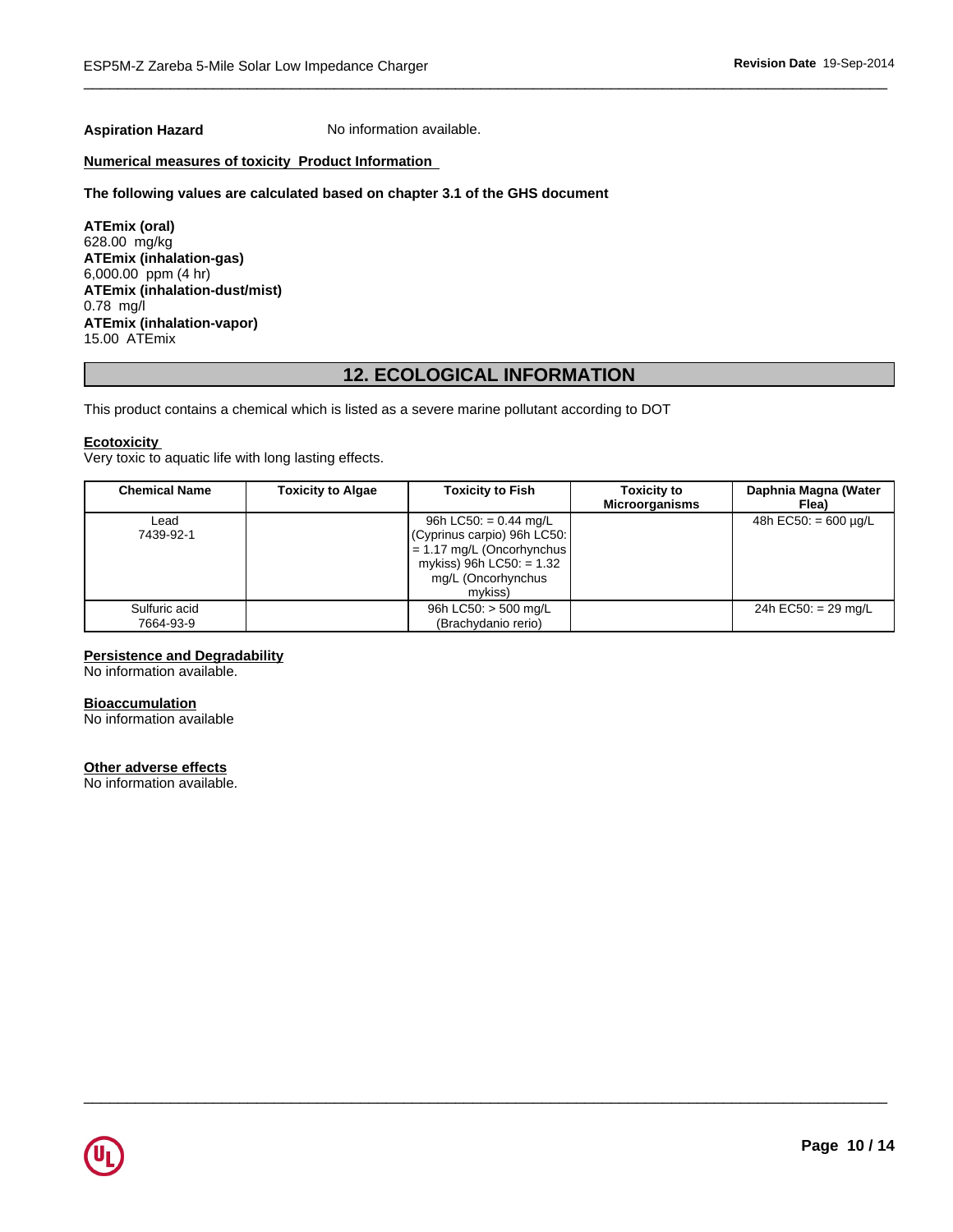# **13. DISPOSAL CONSIDERATIONS**

 $\overline{\phantom{a}}$  ,  $\overline{\phantom{a}}$  ,  $\overline{\phantom{a}}$  ,  $\overline{\phantom{a}}$  ,  $\overline{\phantom{a}}$  ,  $\overline{\phantom{a}}$  ,  $\overline{\phantom{a}}$  ,  $\overline{\phantom{a}}$  ,  $\overline{\phantom{a}}$  ,  $\overline{\phantom{a}}$  ,  $\overline{\phantom{a}}$  ,  $\overline{\phantom{a}}$  ,  $\overline{\phantom{a}}$  ,  $\overline{\phantom{a}}$  ,  $\overline{\phantom{a}}$  ,  $\overline{\phantom{a}}$ 

# **Waste treatment methods**

**Disposal methods** This material, as supplied, is a hazardous waste according to federal regulations (40 CFR 261).

**Contaminated Packaging <b>Dispose** of contents/containers in accordance with local regulations.

**US EPA Waste Number** D002 D008

| <b>Chemical Name</b> | <b>RCRA</b>                 | <b>RCRA - Basis for Listing  </b>                  | <b>RCRA - D Series Wastes</b> | <b>RCRA - U Series Wastes</b> |
|----------------------|-----------------------------|----------------------------------------------------|-------------------------------|-------------------------------|
| ∟ead                 | (hazardous constituent - no | Included in waste streams:                         | $= 5.0$ mg/L regulatory level |                               |
| 7439-92-1            | waste number)               | F035, F037, F038, F039,<br>K002, K003, K005, K046, |                               |                               |
|                      |                             | K048, K049, K051, K052,                            |                               |                               |
|                      |                             | K061, K062, K064, K065,<br>K066, K069, K086, K100, |                               |                               |
|                      |                             | K <sub>176</sub>                                   |                               |                               |

# **California Hazardous Waste Codes** 792

This product contains one or more substances that are listed with the State of California as a hazardous waste.

| <b>Chemical Name</b> | California Hazardous Waste |
|----------------------|----------------------------|
| Lead                 | Toxic                      |
| 7439-92-1            |                            |
| Sulfuric acid        | Toxic                      |
| 7664-93-9            | Corrosive                  |

# **14. TRANSPORT INFORMATION**

| <b>DOT</b><br><b>Proper Shipping Name</b><br><b>Hazard Class</b><br><b>Marine Pollutant</b> | <b>NOT REGULATED</b><br>NON REGULATED<br>N/A<br>This product contains a chemical which is listed as a severe marine pollutant according to<br>DOT |
|---------------------------------------------------------------------------------------------|---------------------------------------------------------------------------------------------------------------------------------------------------|
| <b>TDG</b><br><b>Marine Pollutant</b>                                                       | Not regulated<br>This product contains a chemical which is listed as a marine pollutant according to TDG.                                         |
| <b>MEX</b>                                                                                  | Not regulated                                                                                                                                     |
| <b>ICAO</b>                                                                                 | Not regulated                                                                                                                                     |
| <b>IATA</b><br><b>Proper Shipping Name</b><br><b>Hazard Class</b>                           | Not regulated<br><b>NON REGULATED</b><br>N/A                                                                                                      |
| <b>IMDG/IMO</b><br><b>Hazard Class</b><br><b>Marine Pollutant</b>                           | Not regulated<br>N/A<br>This product contains a chemical which is listed as a marine pollutant according to<br>IMDG/IMO                           |
| <b>RID</b>                                                                                  | Not regulated                                                                                                                                     |
| <b>ADR</b>                                                                                  | Not regulated                                                                                                                                     |
|                                                                                             |                                                                                                                                                   |

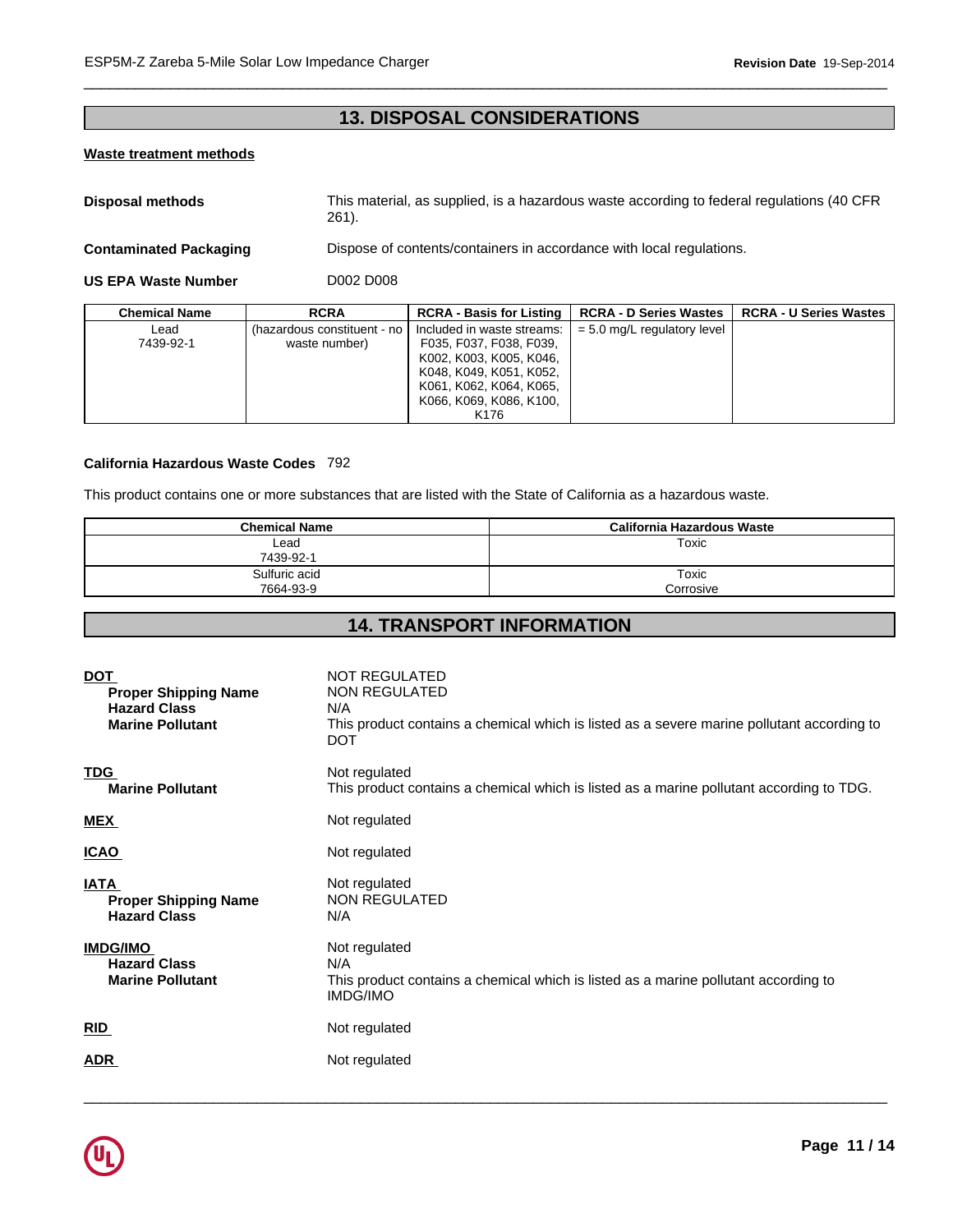|--|

**Not regulated** 

# **15. REGULATORY INFORMATION**

# **International Inventories**

TSCA Complies

DSL DSL All components are listed either on the DSL or NDSL.

**TSCA** - United States Toxic Substances Control Act Section 8(b) Inventory **DSL/NDSL** - Canadian Domestic Substances List/Non-Domestic Substances List

# **US Federal Regulations**

# **SARA 313**

Section 313 of Title III of the Superfund Amendments and Reauthorization Act of 1986 (SARA). This product contains a chemical or chemicals which are subject to the reporting requirements of the Act and Title 40 of the Code of Federal Regulations, Part 372

| <b>Chemical Name</b>              | <b>CAS No</b> | Weight-%   | SARA 313 - Threshold<br>Values % |
|-----------------------------------|---------------|------------|----------------------------------|
| Lead - 7439-92-1                  | 7439-92-1     | $60 - 100$ | 0.1                              |
| Sulfuric acid - 7664-93-9         | 7664-93-9     | $10 - 30$  | 1.0                              |
| SARA 311/312 Hazard Categories    |               |            |                                  |
| <b>Acute Health Hazard</b>        | No            |            |                                  |
| <b>Chronic Health Hazard</b>      | No            |            |                                  |
| <b>Fire Hazard</b>                | No            |            |                                  |
| Sudden release of pressure hazard | No            |            |                                  |
| <b>Reactive Hazard</b>            | No            |            |                                  |

# **CWA (Clean Water Act)**

This product contains the following substances which are regulated pollutants pursuant to the Clean Water Act (40 CFR 122.21 and 40 CFR 122.42)

| <b>Chemical Name</b>       | <b>CWA - Reportable</b><br>Quantities | <b>CWA - Toxic Pollutants</b> | <b>CWA - Priority Pollutants</b> | <b>CWA - Hazardous</b><br><b>Substances</b> |
|----------------------------|---------------------------------------|-------------------------------|----------------------------------|---------------------------------------------|
| Lead<br>7439-92-1          |                                       |                               |                                  |                                             |
| Sulfuric acid<br>7664-93-9 | 1000 lb                               |                               |                                  | $\lambda$                                   |

# **CERCLA**

This material, as supplied, contains one or more substances regulated as a hazardous substance under the Comprehensive Environmental Response Compensation and Liability Act (CERCLA) (40 CFR 302)

| <b>Chemical Name</b>       | <b>Hazardous Substances RQs</b> | <b>Extremely Hazardous Substances</b><br><b>RQs</b> | <b>RQ</b>                                 |
|----------------------------|---------------------------------|-----------------------------------------------------|-------------------------------------------|
| ∟ead<br>7439-92-1          | 10 <sub>lb</sub>                |                                                     | RQ 10 lb final RQ<br>RQ 4.54 kg final RQ  |
| Sulfuric acid<br>7664-93-9 | 1000 lb                         | 1000 lb                                             | RQ 1000 lb final RQ<br>RQ 454 kg final RQ |

# **US State Regulations**

# **California Proposition 65**

This product contains the following Proposition 65 chemicals.

| <b>Chemical Name</b>      | <b>California Proposition 65</b> |  |  |
|---------------------------|----------------------------------|--|--|
| Lead - 7439-92-1          | Carcinogen                       |  |  |
|                           | Developmental                    |  |  |
|                           | Female Reproductive              |  |  |
|                           | Male Reproductive                |  |  |
| Sulfuric acid - 7664-93-9 | Carcinogen                       |  |  |

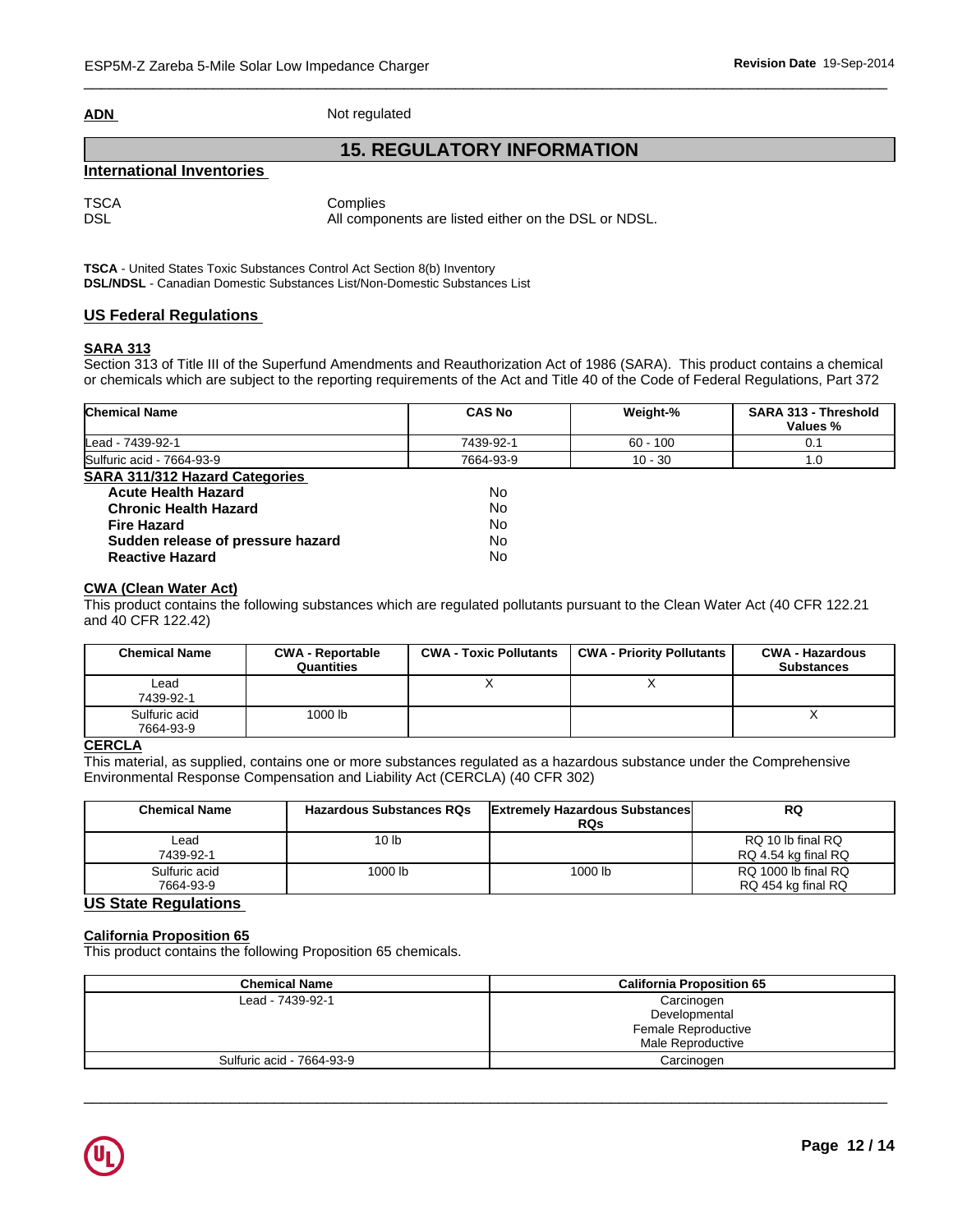This chemical item meets the definition of an Article under the Hazards Communication Standard, therefore exempt from the . classification criteria and hazard information required for safety data sheets (SDS), and for workplace labels of non-pesticide requirement of displaying the pictograms represented under Section 2 Hazards Identification. These requirements differ from the chemicals

 $\overline{\phantom{a}}$  ,  $\overline{\phantom{a}}$  ,  $\overline{\phantom{a}}$  ,  $\overline{\phantom{a}}$  ,  $\overline{\phantom{a}}$  ,  $\overline{\phantom{a}}$  ,  $\overline{\phantom{a}}$  ,  $\overline{\phantom{a}}$  ,  $\overline{\phantom{a}}$  ,  $\overline{\phantom{a}}$  ,  $\overline{\phantom{a}}$  ,  $\overline{\phantom{a}}$  ,  $\overline{\phantom{a}}$  ,  $\overline{\phantom{a}}$  ,  $\overline{\phantom{a}}$  ,  $\overline{\phantom{a}}$ 

| <b>16. OTHER INFORMATION</b>                |                                                             |                                                                             |                          |                                                  |  |  |  |  |
|---------------------------------------------|-------------------------------------------------------------|-----------------------------------------------------------------------------|--------------------------|--------------------------------------------------|--|--|--|--|
| <b>NFPA</b>                                 | <b>Health Hazards 0</b>                                     | <b>Flammability 0</b>                                                       | Instability 0            | <b>Physical and</b><br><b>Chemical Hazards -</b> |  |  |  |  |
| <b>HMIS</b>                                 | <b>Health Hazards 0</b>                                     | <b>Flammability 0</b>                                                       | <b>Physical Hazard 0</b> | <b>Personal Protection</b><br>X                  |  |  |  |  |
|                                             | <b>Chronic Hazard Star Legend</b> * = Chronic Health Hazard |                                                                             |                          |                                                  |  |  |  |  |
| <b>Prepared By</b>                          | 1-800-572-6501                                              | <b>Product Stewardship</b><br>23 British American Blvd.<br>Latham, NY 12110 |                          |                                                  |  |  |  |  |
| <b>Issuing Date</b><br><b>Revision Date</b> | 15-Feb-2011<br>19-Sep-2014                                  |                                                                             |                          |                                                  |  |  |  |  |
| <b>Revision Note</b>                        | No information available                                    |                                                                             |                          |                                                  |  |  |  |  |

# **Disclaimer**

The information provided in this Safety Data Sheet is correct to the best of our knowledge, information and belief at the date of its publication. The information given is designed only as a guidance for safe handling, use, processing, storage, transportation, disposal and release and is not to be considered a warranty or quality specification. The information relates only to the specific material designated and may not be valid for such material used in combination with any other materials or in any process, unless specified in the text